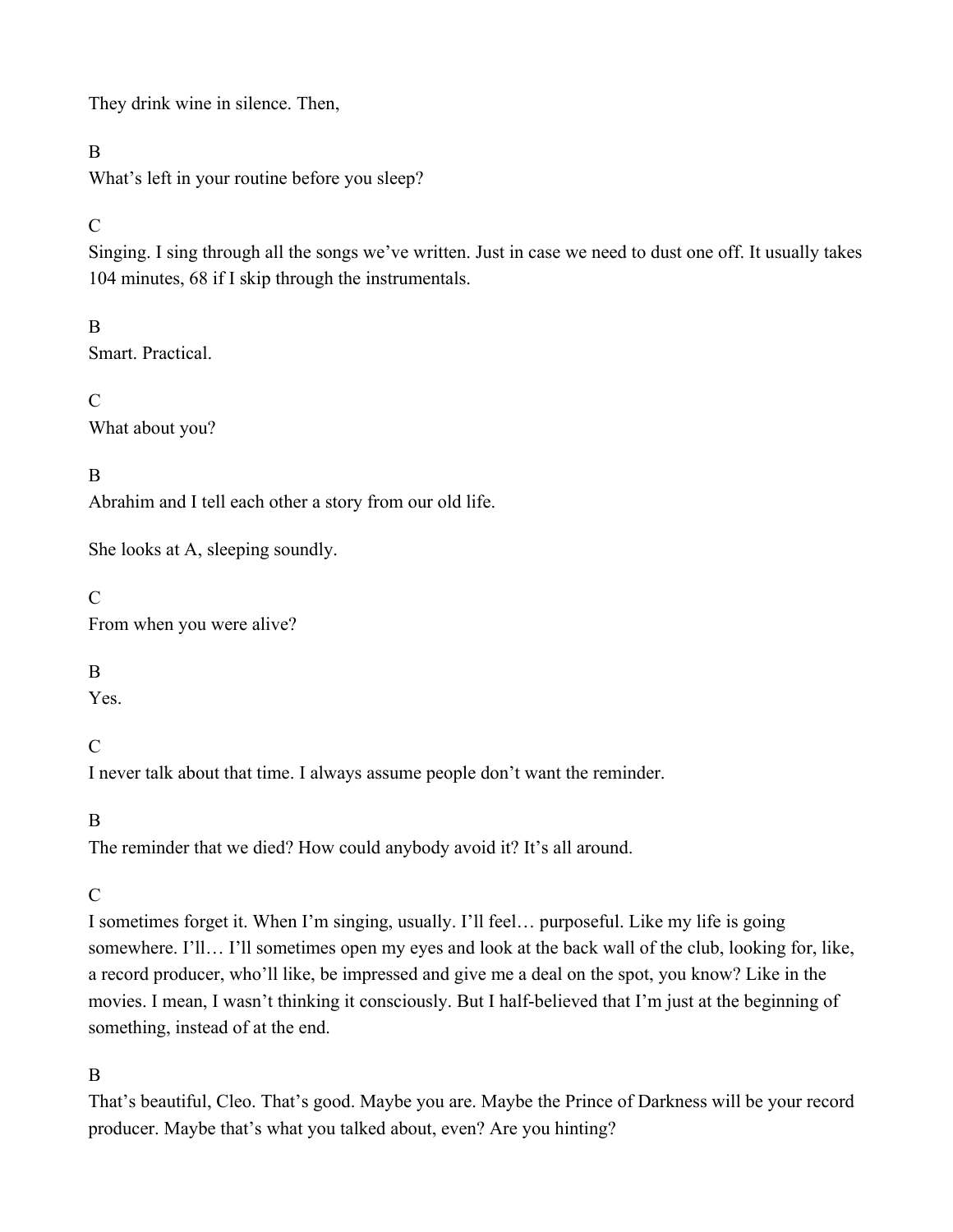C looks down.

#### B

Hmm. That would be a nice one to believe.

They drink.

#### B

Abrahim and I have not adapted well. Neither of us, I don't think, has for a moment forgotten our death. It is a sad thing, to be so caught to the past, to need to relive your life every night. Abrahim does not think it is sad. He thinks it is important to remember what we are and what we were. He sees other people here, going about their days, living, and he is sad for them. He fears the second death, of forgetting... But it is late. He is asleep, but you are not. Would you join me, then? Tell me a story of your life, and I will tell you mine, then you will sing and we will sleep. We must still sleep.

#### $\mathcal{C}$

A story about my life? Gosh, it's so hard to remember. I don't really… Oh, well, the only things I'm thinking of are kind of sad.

#### B

Then it is a sad story tonight. A happier story on a happier night.

#### C

Ok. Well. It was around a year before I died. I was in a dark place, those last few years. I remember thinking to myself, like, "man, I'm gonna look back and think that this is the low point. This is the valley." But in the end I just died, so it turned out that it wasn't a valley at all, it was just a cliff. Which is to say, I tried to kill myself at some point in there. I did it with pills. I was scared of violence at that point. And I regretted it. Pretty quickly, like within a couple minutes. Just, oh fuck, I fucked up super hard! So I called a fucking Uber. I had heard stories about people getting bankrupted by ambulance rides and stuff. I threw up, and this dude picks me up. He's one of the chatty drivers, asking me all sorts of questions, then like steamrolling my answers with talking about himself. I was pretty woozy at that point, I don't really remember how I responded. I must have made some lie about why I was going to the hospital. A while into the drive, I realized I'd accidentally gotten a shared ride by reflex, because he stopped to pick up this woman. She was beautiful and really drunk and wearing club clothing. She was really chatty, too. She kept touching my hair and telling me how much I looked like her sister. I don't remember a lot of the rest of that ride, I was really losing it. I do remember the driver talking about how he was training to be an EMT. I think I said, "Good thing you're driving the ambulance," before passing out. So I wake up in the hospital. My stomach's been pumped, I'm attached to machines. And I open my eyes and I see the two of them sitting in my room. They stayed. They were sitting in two chairs and chatting and laughing. And they were like holding hands. I guess they'd been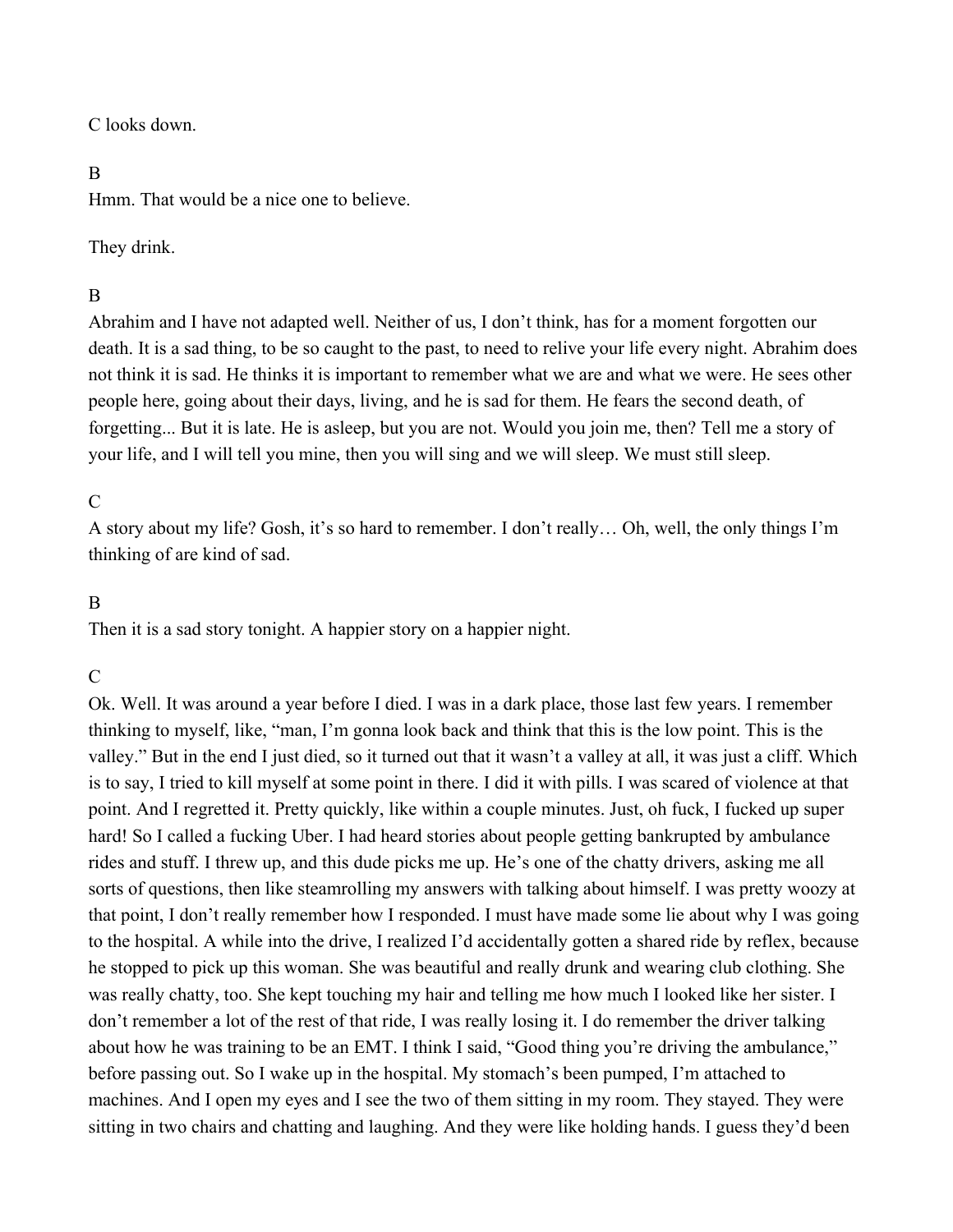there for hours. So they'd started flirting. I'd guess it probably started out pretty somber, serious. Both of them carrying me in from the car. One of them saying they wanted to make sure I was ok, the other one, maybe not wanting to seem selfish, saying they'd stay too. Maybe they lied to the nurses, said they were friends. I imagine them sitting in silence, waiting. Eventually, she says, "she really does look like my sister." And they get talking about her family, and then about his family. And it turns out they have a lot in common. And maybe both of them were intending to leave at some point, but they're connecting. And he's talking about how he wants to save people's lives, and she thinks that that's so noble, and she's talking about her transgender sister, and how supportive of her she is, and he thinks that's so cool. And my actual memory is fuzzy, but I remember hearing her whisper, as I was waking up, "Oh my god, what are we going to tell our kids when they ask us where we met?" Giggling. In retrospect, I'm grateful. And amazed that they stayed. Waking up to the sound of laughter and love was so much better than waking up alone and sterile. But at the time, I couldn't feel anything at all, other than embarrassment. It was the most intense emotion I'd ever felt in my entire life. No exaggeration. Just pure humiliation. You know, like what a stupid fucking thing to do, you know? And so publicly. All these nurses, these two sweethearts, eventually my family and friends, they'd all know about what a stupid impulsive coward I was. Who inconvenienced their lives so profoundly. Just pure embarrassment. But these two angels, they came up to me when they noticed that I was awake, and they held my hands, and talked to me. And I wonder to what extent they were overplaying their kindness to impress each other. But ultimately, what's the difference? They were kind, is the important thing. And although I could barely look at them, that kindness did kind of break through to me. Broke through some of that numbness and humiliation. Even then, I think, though, I was 100% sure that they were gonna have sex that night. After leaving the hospital. Anyway. The funny part of the story, I guess, is a little bit over a year later. When I did kill myself, successfully this time. The EMTs that came to my house to try to resuscitate me, because my neighbor had heard the gunshot and called 911. He was one of the EMTs. I was adjusting to our new senses, the intense clarity, the shrinking of space, the fisheye, all that stuff. I was very disoriented, my first few minutes as a ghost. But I did recognize him. That same beard, and the earrings all up his ear, it was definitely him. He didn't recognize me immediately. My face was pretty messed up. But once they pronounced me dead he saw a picture on the wall, which had my face in it. And he recognized me then. The expression on his face… The noise he made, between a laugh, a sob, and a "hey!" He sat on the couch and stared at me while the cops examined me. The other EMT sat next to him, asked if he knew me. He shook his head, then nodded, then said, "She introduced me to my wife."

#### B

That's quite a beautiful story. A true one?

C What? Of course! Why-

#### B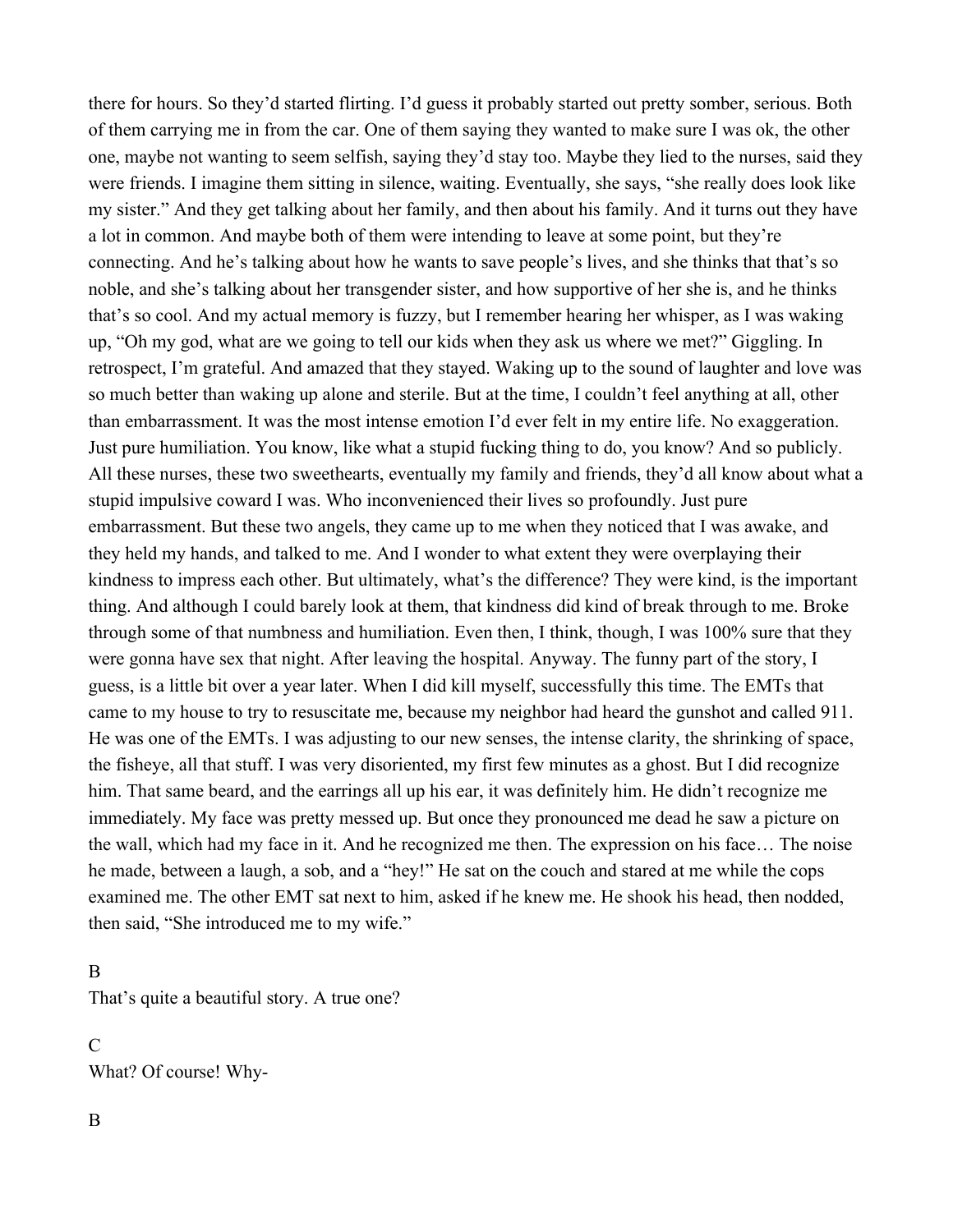Not an accusation. It's a lovely story, and rhymes so well.

They sit in silence for a while.

### $\overline{C}$

They're having a kid. I found them, during my Wandering. I figured out where they lived, and she turned out to be pregnant. I haunted them for-

### B

Hush. Now is not the time for stories of our deaths, but of our lives. That is for another time of day.

#### $\mathcal{C}$

Ok.

### B

Still, that is a funny coda. Your first suicide was a failure twice-over. You meant to take a life from the world, and added one instead.

#### $\overline{C}$

Right? Yeah. So. Do you have a story?

#### B

I do. I was in second grade. It was December. There was a girl named Jesse. Two boys were singing that old rhyme, "Bristol and Jesse, sitting in a tree, K-I-S-S-I-N-G." I looked at her, thinking to ask if she might want to kiss. I was curious, and I figured, if everyone else already thought we were together, then there was no danger in trying. Well, she started crying and ran off. I didn't follow her. We were on gray asphalt, cold, subleached. I was wearing black shoes with white soles. The grass on the field to the west was brown and frosted, with patches of green ringing the football pitch. Beyond, a thin length of trees, a brick apartment building beyond. An abandoned backhoe by a pile of frozen bags of sod. The sky, unusually, empty of birds.

B falls silent, finishes her wine.

#### $\mathcal{C}$

That's it?

### B

Pedestrian memories are easy to forget. And it hurts when you realize they have disappeared.

#### C

I can't remember my mother's face.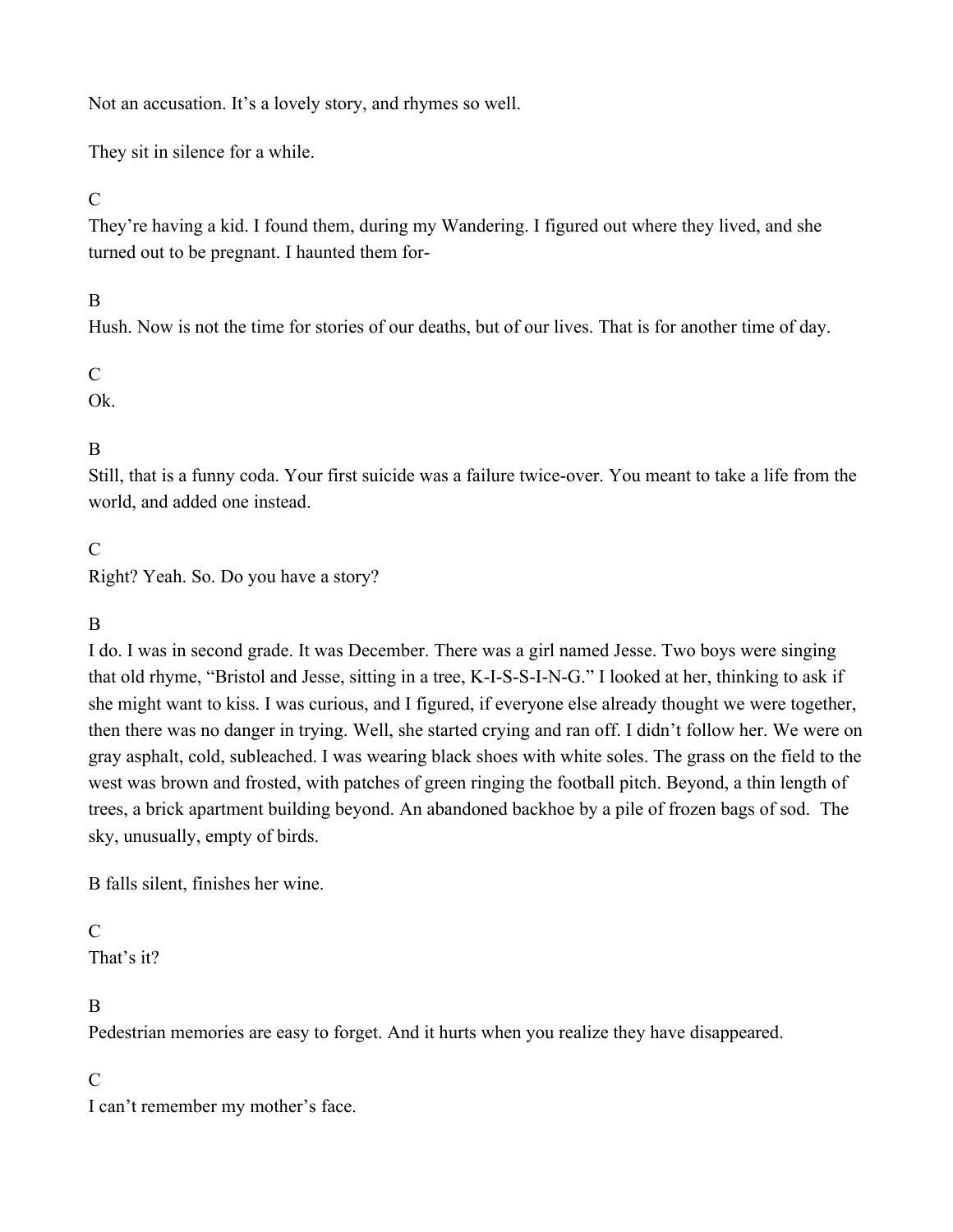# B

Neither can I.

The wine is gone. C sighs.

# $\mathcal{C}$

I'm so tired.

# B

Do you want to sing, still?

## $\mathcal{C}$

Ughh… I guess.

# B

You may sing anywhere. I will be changing for bed.

B stands and stretches and takes off her robe. C watches. B pulls on sweatpants, not looking back. She gets into bed with A and looks at C, smiling slightly.

### B

Not singing?

C is blushing.

## $\mathcal{C}$

I… I'm embarrassed. I've never… I was about to say that I've never sung in front of anyone before. Which is insane. But it's… It's different.

### B

It's different. Please sing, though. I… Usually at night I have sex with Abrahim and we fall asleep together. That is the daily ritual I am used to. I am less… fragile than he is, but the level of deviation from routine tonight has been… unsettling. So if you are able, I would be a part of your rituals. To feel the comfort of it by proxy. And I've always loved your voice. I never grow weary of hearing it.

### C

I really like your voice, too. It's nice to hear it finally, it's very pretty.

They smile.

### $\mathcal{C}$

It's time for flirting now?